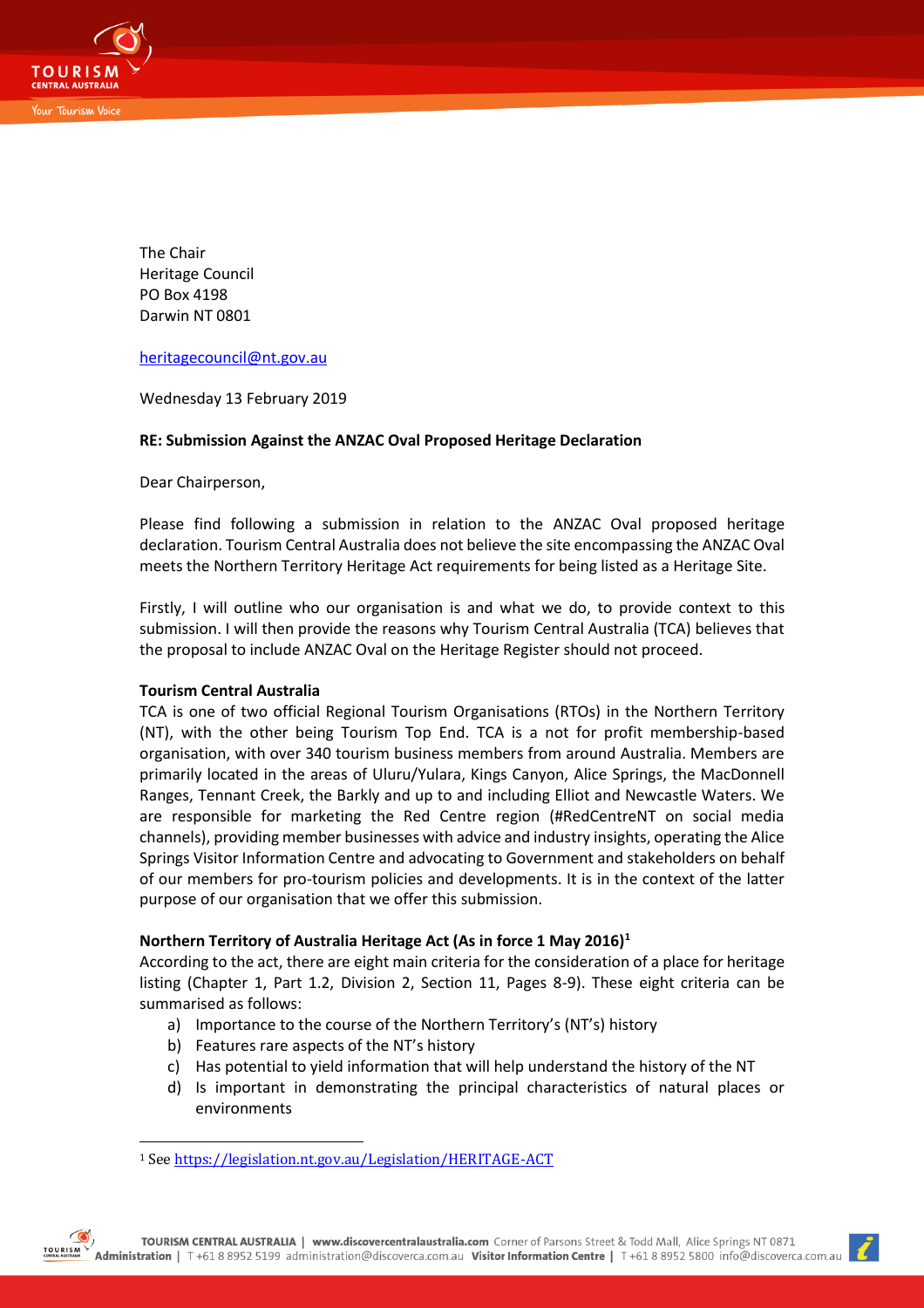

- e) Has important aesthetic characteristics
- f) Demonstrates a high degree of technical achievement
- g) Has a strong association with a group of people, including Aboriginal cultural traditions
- h) Has a special association with a person or group of importance to the history of the NT

The concerns TCA have if the heritage listing goes ahead for the ANZAC Oval site are several. According to the Act, the provisions of the heritage agreement may include (but are not limited to) the following<sup>2</sup>:

- Restriction of use of the site
	- o The site has many uses, particularly as an events space. To regulate the use of the site would endanger the significant events hosted on the site.
- Restriction of work on the site
	- o As the site has had many modifications over the years and is even undergoing modification at the time of the heritage proposal (fencing), restrictions on the work conducted on the site would hamper its ongoing functionality.
- Regulation of admission charges
	- o The hosting of events on the grounds are often organised by not for profit organisations, and sometimes by significant commercial interests. Regulation of the fees charged for access would hamper their ability to recover costs and make money on their events.
- Protection of built assets and infrastructure on the site, restricting them from being relocated if required in future.
	- $\circ$  Both Rugby Union and Rugby League have publicly stated that they require a new site, and their expansion will require two fields and better change room facilities. Expansion to two fields is not workable on the ANZAC Oval site, and so new fields will need to be found to accommodate them. Existing infrastructure such as the stadium may not be able to be moved to a new site if the place is heritage listed, increasing costs for these not for profit clubs. As well as this, with the clubs moving to other premises, heritage listing of the site will restrict the ability for it to be repurposed for other activities and events. Even if the two clubs do not move, works on the existing infrastructure may be restricted if heritage listing is approved, making the site unworkable into the future.

# **Heritage Act Statement of Heritage Value, ANZAC Oval, Alice Springs<sup>3</sup>**

According to the Statement of Heritage Value, the ANZAC Oval site has the following attributes (own summary):

 $\overline{a}$ 



<sup>2</sup> As per Chapter 3, Part 3.2, Section 69, Page 29, at

<https://legislation.nt.gov.au/Legislation/HERITAGE-ACT>

<sup>&</sup>lt;sup>3</sup> See https://dtc.nt.gov.au/\_data/assets/pdf\_file/0008/638684/Statement-of-Heritage-Value-[Anzac-Oval.pdf](https://dtc.nt.gov.au/__data/assets/pdf_file/0008/638684/Statement-of-Heritage-Value-Anzac-Oval.pdf)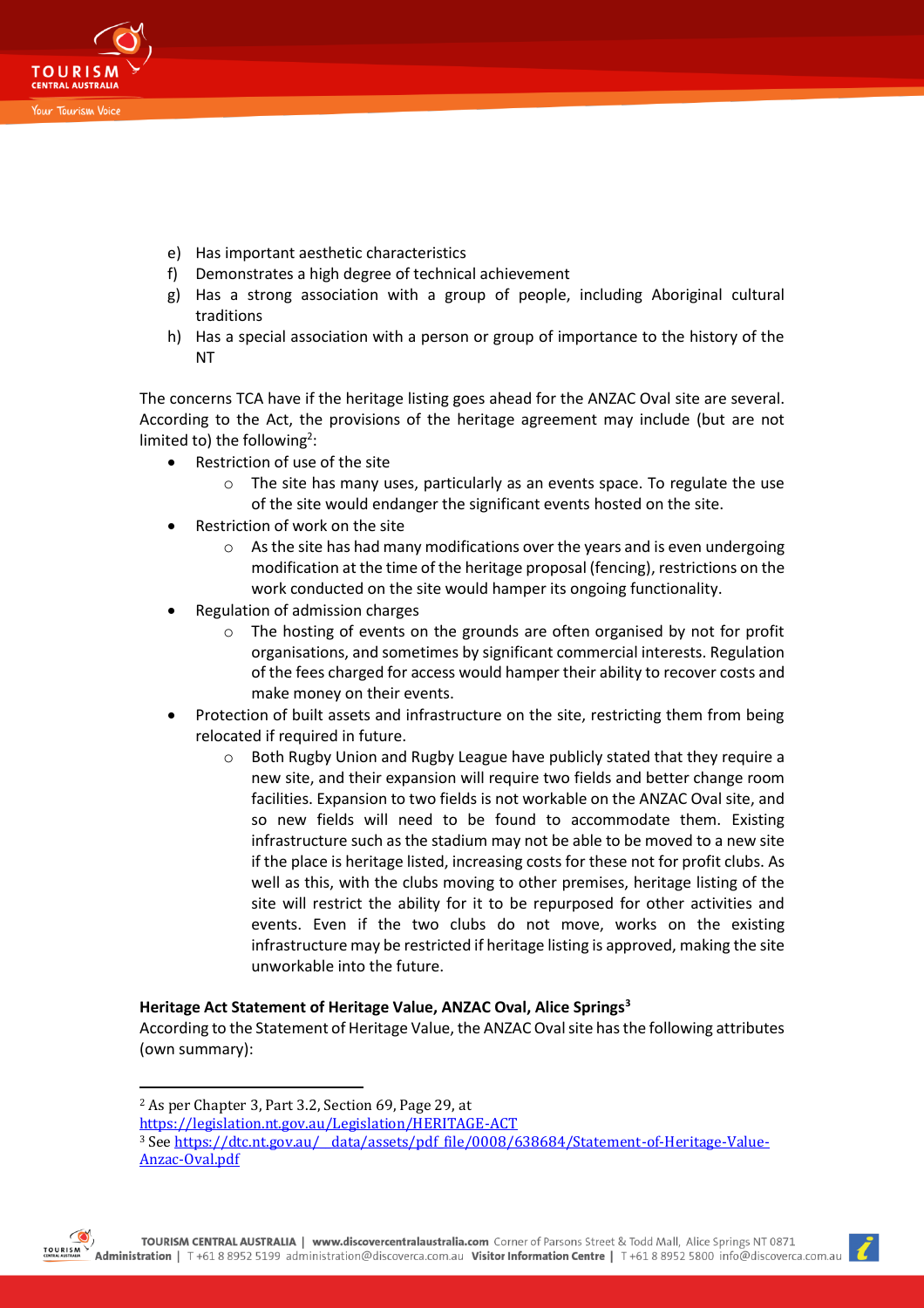

- Established in the 1930s by returned service people
- Was a sporting facility prior to the war, and then hosted soldiers during World War II
- The Totem Theatre, with its Sidney Williams huts, is on the site
- Has since World War II been a sporting facility and hosted events and festivals, including being home to Rugby League, Rugby Union and the first site for the Alice Springs Show
- Was the first grassed sporting and event facility in Alice Springs, developed by community members
- Is in a picturesque setting
- Is considered a local landmark
- Has held sporting events, including ones with Aboriginal participants
- Contains several sacred sites

Following, each of these bullet points will be compared with the Heritage Act, to understand if Heritage Listing is required to protect these values.

# **Established in the 1930s by returned service people**

This value seems to relate to items g) and h) of the Heritage Act. It is true and important that Alice Springs and the NT have a proud tradition of honouring military service personnel. However, the site has been so altered in the intervening years that is has rendered the preservation of the existing site irrelevant, as it does not resemble what it once did<sup>4</sup>.

### **Was a sporting facility prior to the war, and then hosted soldiers during World War II**

This value seems to relate to item a) of the Act. The site has, since World War II, been reshaped as a sporting facility again. Whilst the site is no longer resembles what it did in World War II, interpretation of the military service and history of Alice Springs has been preserved on the protected site known as ANZAC Hill (protected both as an Aboriginal Protected Area and on the Heritage Register for its military honouring significance), and also on a cycle and pedestrian path that runs along the bank of the Todd River north to the site known as the Alice Springs Old Telegraph Station. The military significance of the area is therefore already interpreted through the heritage listed ANZAC Hill memorial<sup>5</sup>, and through the walkway along the Todd River. It must be considered also that the pathway with military history interpretation on it at several points runs within protected sacred sites that are protected. These sacred sites will be considered later in this submission.

[http://www.bonzle.com/pictures-over-time/pictures-taken-in-1962/page-2/picture-](http://www.bonzle.com/pictures-over-time/pictures-taken-in-1962/page-2/picture-7yyc43xs/size-4/alice-springs/northern-territory-alice-springs)

[7yyc43xs/size-4/alice-springs/northern-territory-alice-springs,](http://www.bonzle.com/pictures-over-time/pictures-taken-in-1962/page-2/picture-7yyc43xs/size-4/alice-springs/northern-territory-alice-springs) and then its current form at [https://www.austadiums.com/stadiums/stadiums.php?id=259.](https://www.austadiums.com/stadiums/stadiums.php?id=259)  <sup>5</sup> See



 $\overline{a}$ <sup>4</sup> For examples of this, view the following photos in successive order:

https://cdn.exploroz.com/images/forum/uploads/72151\_262\_TN1000x800.jpg?gid=131022, taken during World War II and therefore after when it was first established,

[http://www.ntlis.nt.gov.au/heritageregister/f?p=103:302:3360608034921814::NO::P302\\_SITE\\_](http://www.ntlis.nt.gov.au/heritageregister/f?p=103:302:3360608034921814::NO::P302_SITE_ID:9) [ID:9](http://www.ntlis.nt.gov.au/heritageregister/f?p=103:302:3360608034921814::NO::P302_SITE_ID:9)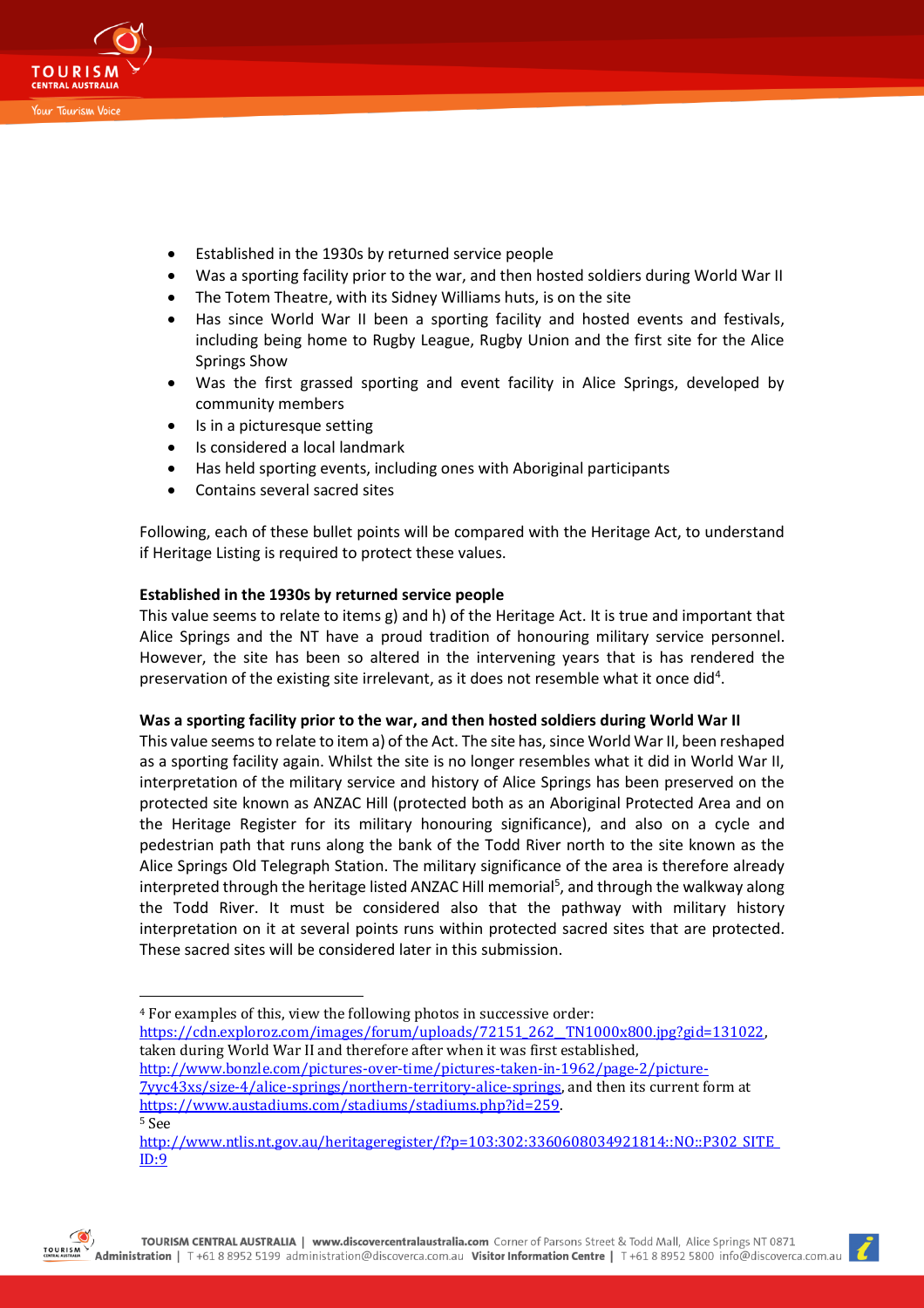

## **The Totem Theatre, with its Sidney Williams huts, is on the site**

This item seems to relate to e) in the Act. Thankfully, the significant Totem Theatre historic site, that is a physical reminder of exactly what the area looked like during World War II, is already protected under the Heritage Act<sup>6</sup>. Nominated for heritage listing in 2001, and gazetted as a heritage listed site in 2006, this important piece of the NT's history is already protected, and so does not require further protection.

# **Has since World War II been a sporting facility and hosted events and festivals, including being home to Rugby League, Rugby Union and the first site for the Alice Springs Show** The seems to relate to item a) of the Act. The sporting history of the site is interesting, but in TCA's opinion, does not warrant heritage listing. In fact, with the plan for both Rugby League

and Rugby Union to move to a venue with more space and the potential to have two playing fields, heritage listing ANZAC Oval could create an unused and unkept site in the middle of Alice Springs (given that the site has little room for expansion).

Events and festivals are an important part of the fabric of Alice Springs life. Many venues host these; ANZAC Oval being one of them. The Alice Springs Show is now hosted at Blatherskite Park, due to how large the event is. The ability to host festivals and events is important, however does not align with any of the items in the Act for which heritage listing is granted. In fact, if heritage listing goes ahead, there is the potential for caveats and restrictions to be placed on events and activities at the site, making it more difficult for those to be hosted successfully.

# **Was the first grassed sporting and event facility in Alice Springs, developed by community members**

This seems to relate to item g) of the Act and is a similar value to the one mentioned earlier about the establishment of the site. The community's involvement in the establishment of the facility is interesting, however in itself does not warrant heritage listing. That it was the first grass oval in Alice Springs is also interesting, however does not directly relate to any of the items in the Act. It could be argued that it relates to item a), but heritage listing of the site will not just protect the grass but could place unnecessary restrictions on the whole site including built infrastructure with arguable heritage value.

# **Is in a picturesque setting**

The beauty of the area is certain. Therefore, it is good that the Anzac Hill site and the Todd River, which provide the aesthetic qualities around the site being referred to, are protected given the number of sacred sites situated on, in and around them. The protection listings for these areas are available via a non-public search and enquiry through the Aboriginal Areas Protection Authority.

<sup>6</sup> See

 $\overline{a}$ 





[http://www.ntlis.nt.gov.au/heritageregister/f?p=103:302:1561787766175873::NO::P302\\_SITE\\_](http://www.ntlis.nt.gov.au/heritageregister/f?p=103:302:1561787766175873::NO::P302_SITE_ID:145) [ID:145](http://www.ntlis.nt.gov.au/heritageregister/f?p=103:302:1561787766175873::NO::P302_SITE_ID:145)